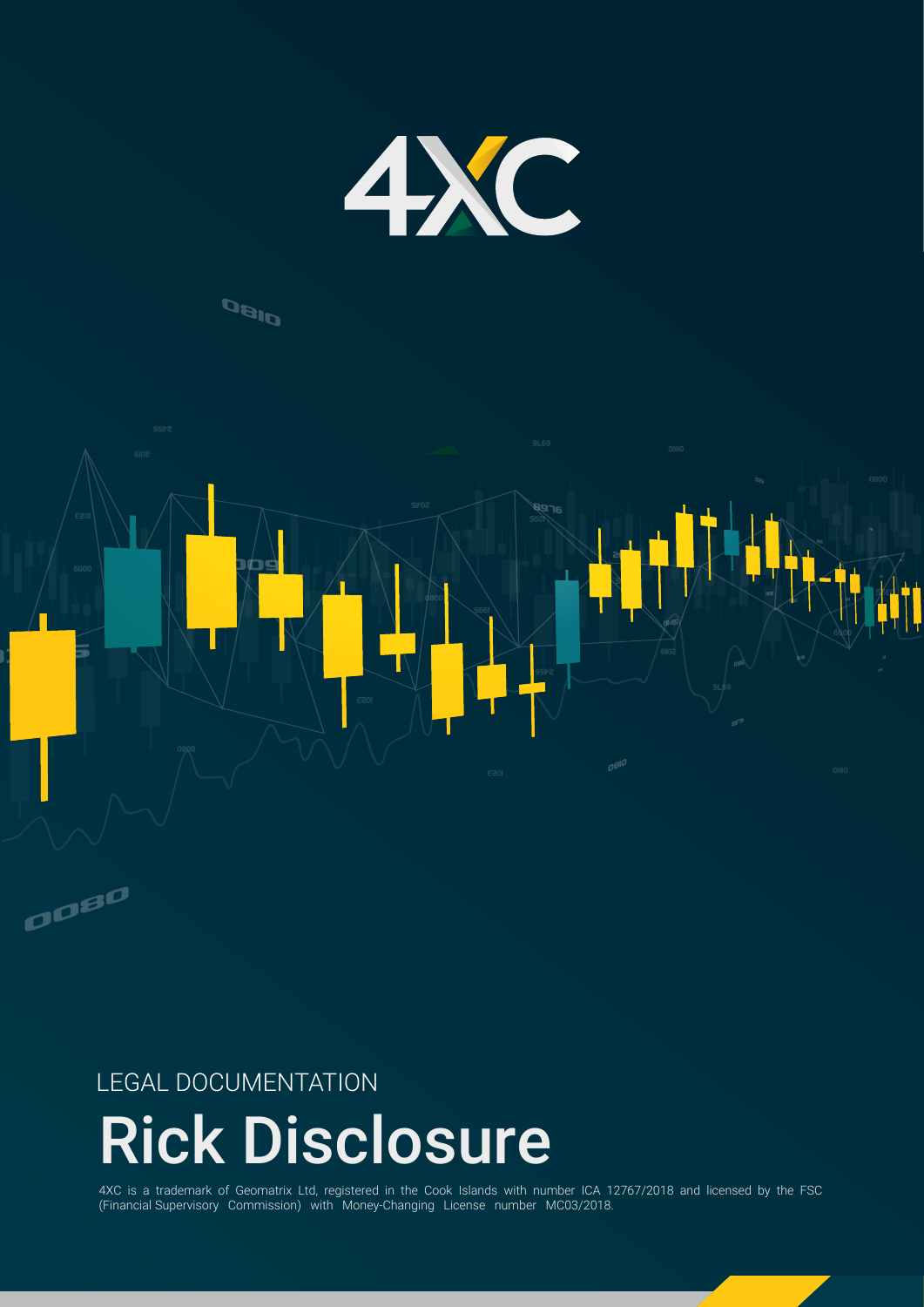#### RISK DISCLOSURE

#### Introduction

Geomatrix Ltd, hereinafter referred to as the "Company" or "4XC" is incorporated in the Cook Islands with number ICA 12767/2018. The Company is authorized and regulated by the Financial Supervisory Commission ('FSC'), with licence No. MC03/2018. Its head office is at Global House, Avarua, Rarotonga, Cook Islands.

Scope of the Document

The Notice is designed to explain in general terms the nature of the risks involved when dealing in Financial Instruments on a fair and non-misleading basis, but does not disclose or explain all of the risks and all aspects involved in dealing in Financial Instruments. This Notice forms an integral part of the Service Agreement between the Customer and the Company.

#### 1.0. RISK WARNING

1.1. All prospective Customers should read carefully the following risk warnings contained in this document. However, it is noted that this document cannot and does not disclose or explain all of the risks and other significant aspects involved in dealing in Financial Instruments (including derivative financial instruments such as CFDs). The notice was designed to explain in general terms the nature of the risks involved when dealing in Financial Instruments on a fair and non-misleading basis.

The Customer should not engage in any investment directly or indirectly in Financial Instruments unless he knows and understands the risks involved for each one of the Financial Instruments. The Company will not provide the Customer with any investment advice relating to investments or possible transactions in investments or in Financial Instruments or make investment recommendations of any kind. So, prior to applying for a trading account with the Company, or making an order the Customer should consider carefully whether investing in a specific Financial Instrument is suitable for him in the light of his circumstances and financial resources. If the Customer does not understand the risks involved, he should seek advice and consultation from an independent financial advisor. If the Customer still does not understand the risks involved in trading in any Financial Instruments, he should not trade at all.

The Customer should acknowledge that he runs a great risk of incurring losses and damages as a result of the purchase and/or sale of any Financial Instrument and accepts that he is willing to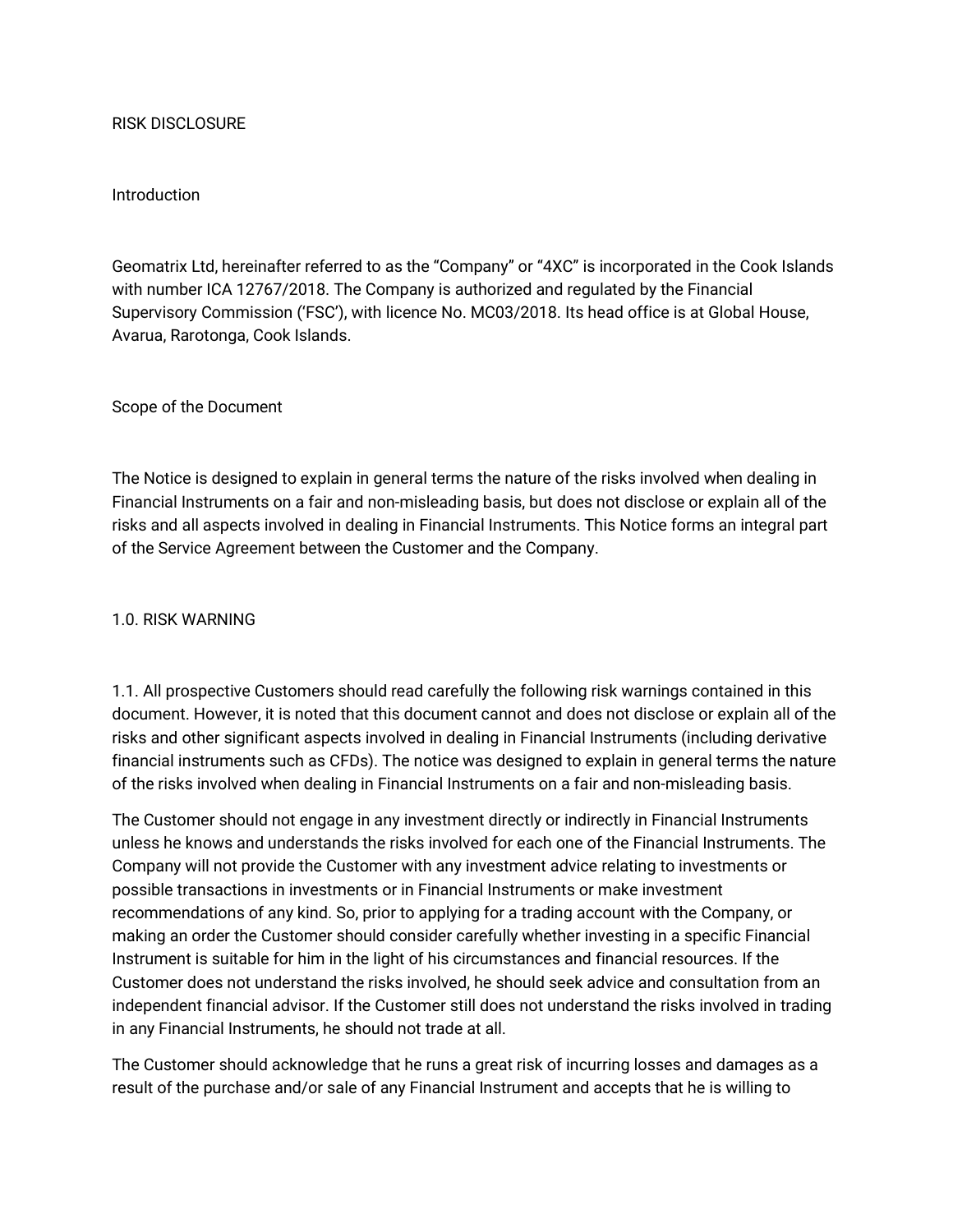undertake this risk. All words and expressions defined in the Operative Agreements shall unless the context requires otherwise have the same meaning in this document.

2.Acknowledgement

Technical risk

2.1. The Customer shall be responsible for the risks of financial losses caused by the failure of information, communication, electronic and other systems. The result of any system failure may be that his order is either not executed according to his instructions or it is not executed at all. The Company does not accept any liability in the case of such a failure.

2.2. While trading via the Client Terminal the Customer shall be responsible for the risks of financial losses caused by:

(a) Customer's or Company's hardware or software failure, malfunction or misuse;

(b) poor Internet connection either on the side of the Customer or the Company or both, or interruptions or transmission blackouts or public electricity network failures or hacker attacks, overload of connection;

(c) the wrong settings in the Client Terminal;

(d) delayed Client Terminal updates;

(e) the Customer disregarding the applicable rules described in the Client Terminal user guide and in the Company's

2.3. The Customer acknowledges that at times of excessive deal flow the Customer may have some difficulties to be connected over the telephone with a Dealer, especially in a Fast Market (for example, when key macroeconomic indicators are released).

Abnormal market conditions

2.4. The Customer acknowledges that under Abnormal Market Conditions the period during which the Instructions and Requests are executed may be extended.

Trading platform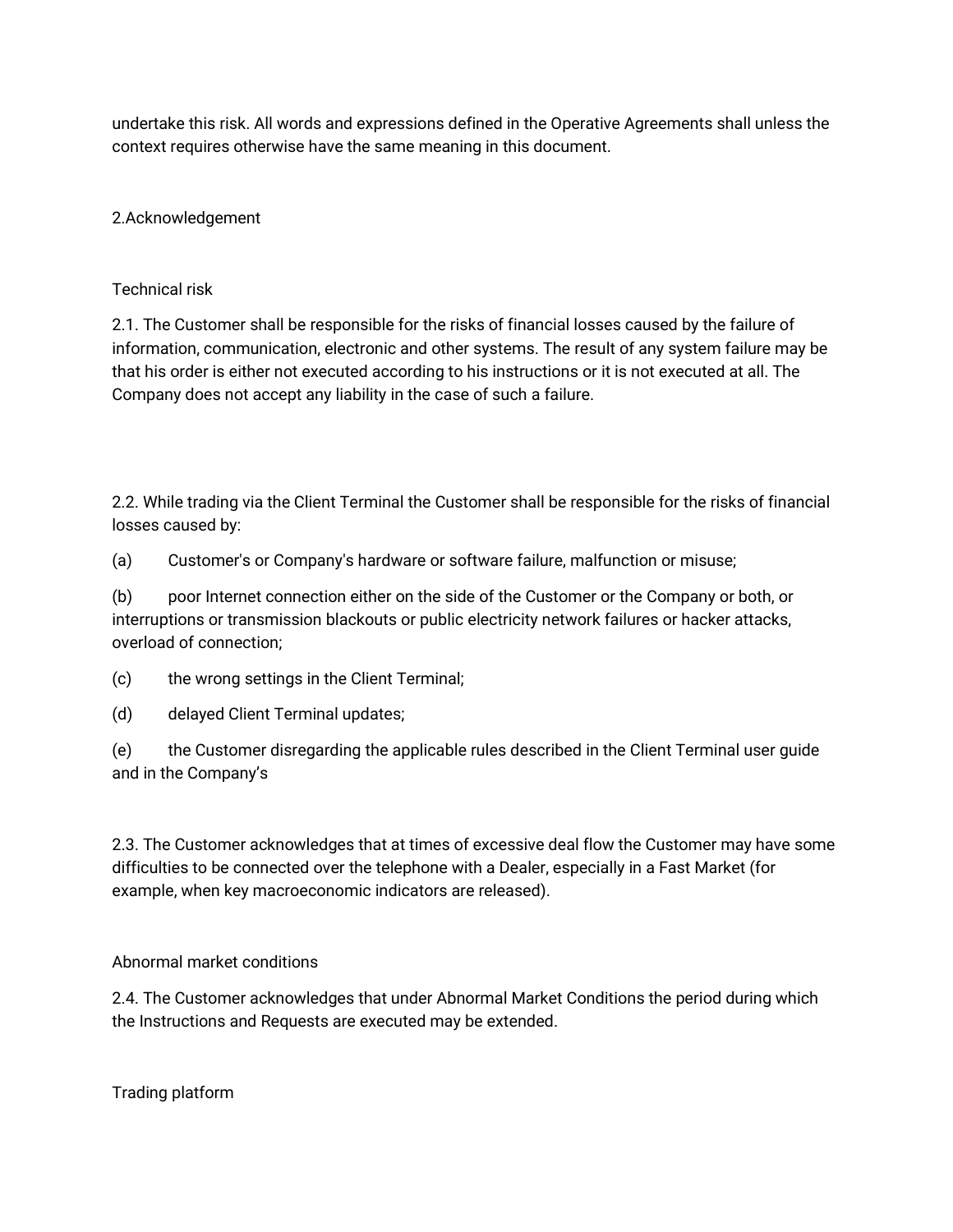2.5. The Customer acknowledges that only one Request or Instruction is allowed to be in the queue at one time. Once the Customer has sent a Request or an Instruction, any further Requests or Instructions sent by the Customer are ignored and the "Order is locked" message appears until the first Request or Instruction is executed.

2.6. The Customer acknowledges that the only reliable source of Quotes Flow information is that of the real/live Server's Quotes Base. Quotes Base in the Client Terminal is not a reliable source of Quotes Flow information because the connection between the Client Terminal and the Server may be disrupted at some point and some of the Quotes simply may not reach the Client Terminal.

2.7. The Customer acknowledges that when the Customer closes the order placing/modifying/deleting window or the position opening/closing window, the Instruction or Request, which has been sent to the Server, shall not be cancelled.

2.8. In case the Customer has not received the result of the execution of the previously sent Instruction but decides to repeat the Instruction, the Customer shall accept the risk of making two Transactions instead of one.

2.9. The Customer acknowledges that if the Pending Order has already been executed but the Customer sends the Instruction to modify its level and the levels of If-Done Orders at the same time, the only Instruction, which will be executed, is the Instruction to modify Stop Loss and/or Take Profit levels on the position opened when the Pending Order triggered.

# Communication

2.10. The Customer shall accept the risk of any financial losses caused by the fact that the Customer has received with delay or has not received at all any notice from the Company.

2.11. The Customer acknowledges that the unencrypted information transmitted by e-mail is not protected from any unauthorized access.

2.12. The Customer is fully responsible for the risks in respect of undelivered Trading Platform internal mail messages sent to the Customer by the Company as they are automatically deleted within 3 (three) calendar days.

2.13. The Customer is wholly responsible for the privacy of the information received from the Company and accepts the risk of any financial losses caused by the unauthorized access of the third party to the Customer's Trading Account.

2.14. The Company has no responsibility if authorized third persons have access to information, including electronic addresses, electronic communication and personal data, access data when the above are transmitted between the Company or any other party, using the internet or other network communication facilities, telephone, or any other electronic means.

## Force Majeure Event

2.15. In case of a Force Majeure Event the Customer shall accept the risk of financial losses.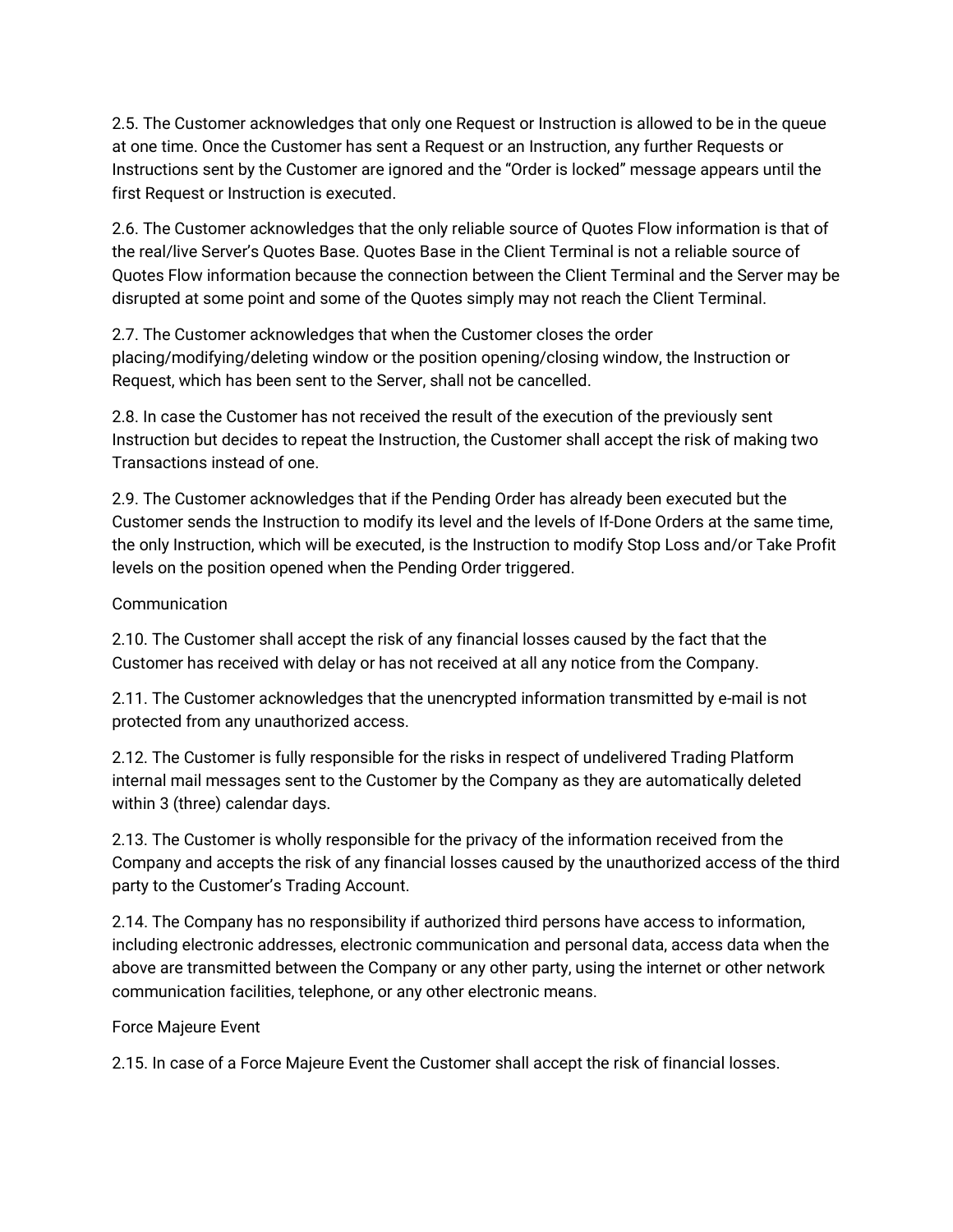# 3.0. Risk Warning Notice for Foreign Exchange and Derivative Products

3.1. This notice cannot disclose all the risks and other significant aspects of foreign exchange and derivative products such as futures, options, and Contracts for Differences. You should not deal in these products unless you understand their nature and the extent of your exposure to risk. You should also be satisfied that the product is suitable for you in the light of your circumstances and financial position. Certain strategies, such as a "spread" position or a "straddle", may be as risky as a simple Long or Short position.

Although Forex and derivative instruments can be utilized for the management of investment risk, some of these products are unsuitable for many investors. You should not engage in any dealings directly or indirectly in derivative products unless you know and understand the risks involved in them and that you may lose entirely all of your money or incur further damages. Different instruments involve different levels of exposure to risk and in deciding whether to trade in such instruments you should be aware of the following points:

## Effect of Leverage

3.2. Under Margin Trading conditions even small market movements may have great impact on the Customer's Trading Account. It is important to note that all accounts trade under the effect of Leverage. The Customer must consider that if the market moves against the Customer, the Customer may sustain a total loss greater than the funds deposited. The Customer is responsible for all the risks, financial resources the Customer uses and for the chosen trading strategy.

It is highly recommended that the Customer maintains a Margin Level (percentage Equity to Necessary Margin ratio which is calculated as Equity / Necessary Margin \* 100%) of not lower than 1,000%. It is also recommended to place Stop Loss to limit potential losses, and Take Profit to collect profits, when it is not possible for the Customer to manage the Customer's Open Positions.

The Customer shall be responsible for all financial losses caused by the opening of the position using temporary excess Free Margin on the Trading Account gained as a result of a profitable position (cancelled by the Company afterwards) opened at an Error Quote (Spike) or at a Quote received as a result of a Manifest Error.

## High volatile instruments

3.3. Some Instruments trade within wide intraday ranges with volatile price movements. Therefore, the Customer must carefully consider that there is a high risk of losses as well as profits. The price of Derivative financial instruments is derived from the price of the underlying asset in which the instruments refer to (for example currency, stock, metals, indices etc.). Derivative financial instruments and related markets can be highly volatile. The prices of instruments and the underlying asset may fluctuate rapidly and over wide ranges and may reflect unforeseeable events or changes in conditions, none of which can be controlled by the Customer or the Company. Under certain market conditions it may be impossible for a Customer's order to be executed at declared price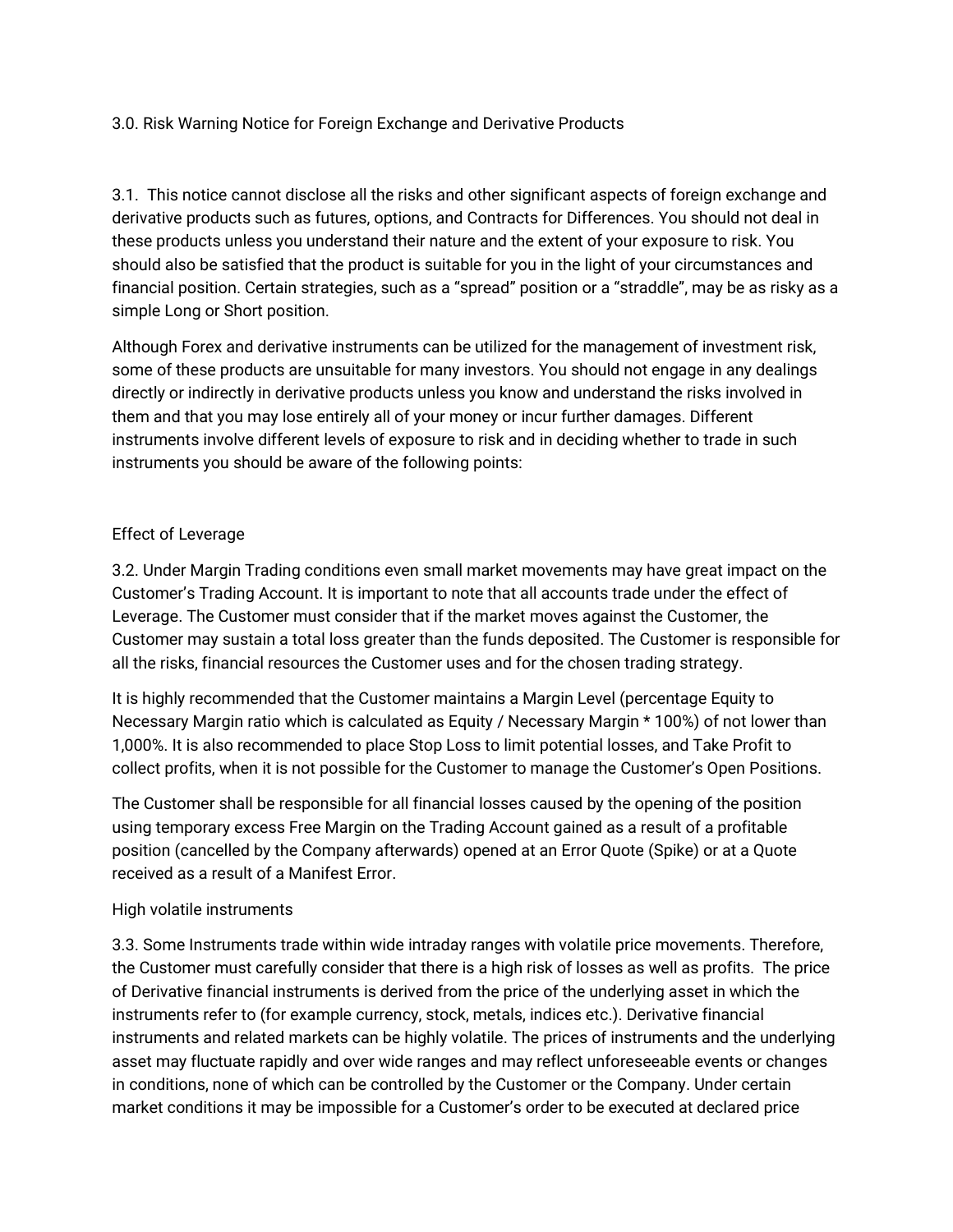leading to losses. The prices of instruments and the underlying asset will be influenced by, amongst other things, changing supply and demand relationships, governmental, agricultural, commercial and trade programs and policies, national and international political and economic events and the prevailing psychological characteristics of the relevant market place. Therefore, Stop Loss order cannot guarantee the limit of loss.

The Customer acknowledges and accepts that, regardless of any information which may be offered by the Company, the value of Instruments may fluctuate downwards or upwards and it is even probable that the investment may become of no value. This is owed to the margining system applicable to such trades, which generally involves a comparatively modest deposit or margin in terms of the overall contract value, so that a relatively small movement in the underlying market can have a disproportionately dramatic effect on the Customer's trade. If the underlying market movement is in the Customer's favor, the Customer may achieve a good profit, but an equally small adverse market movement can not only quickly result in the loss of the Customers' entire deposit, but may also expose the Customer to a large additional loss.

# **Liquidity**

3.4. Some of the underlying assets may not become immediately liquid as a result of reduced demand for the underlying asset and Customer may not be able to obtain the information on the value of these or the extent of the associated risks. Futures

3.5. Transactions in futures involve the obligation to make, or to take, delivery of the underlying asset of the contract at a future date, or in some cases to settle the position with cash. They carry a high degree of risk. The gearing or Leverage often obtainable in futures trading means that a small deposit or down payment can lead to large losses as well as gains. It also means that a relatively small movement can lead to a proportionately much larger movement in the value of your investment, and this can work against you as well as for you. Futures transactions have a contingent liability, and you should be aware of the implications of this, in particular the margining requirements, which are set out below.

## **Options**

3.6. There are many different types of options with different characteristics subject to the following conditions.

# Buying options:

Buying options involves less risk than selling options because, if the price of the underlying asset moves against you, you can simply allow the option to lapse. The maximum loss is limited to the premium, plus any commission or other transaction charges. However, if you buy a call option on a futures contract and you later exercise the option, you will acquire the future.

This will expose you to the risks described under futures' and contingent liability investment transactions.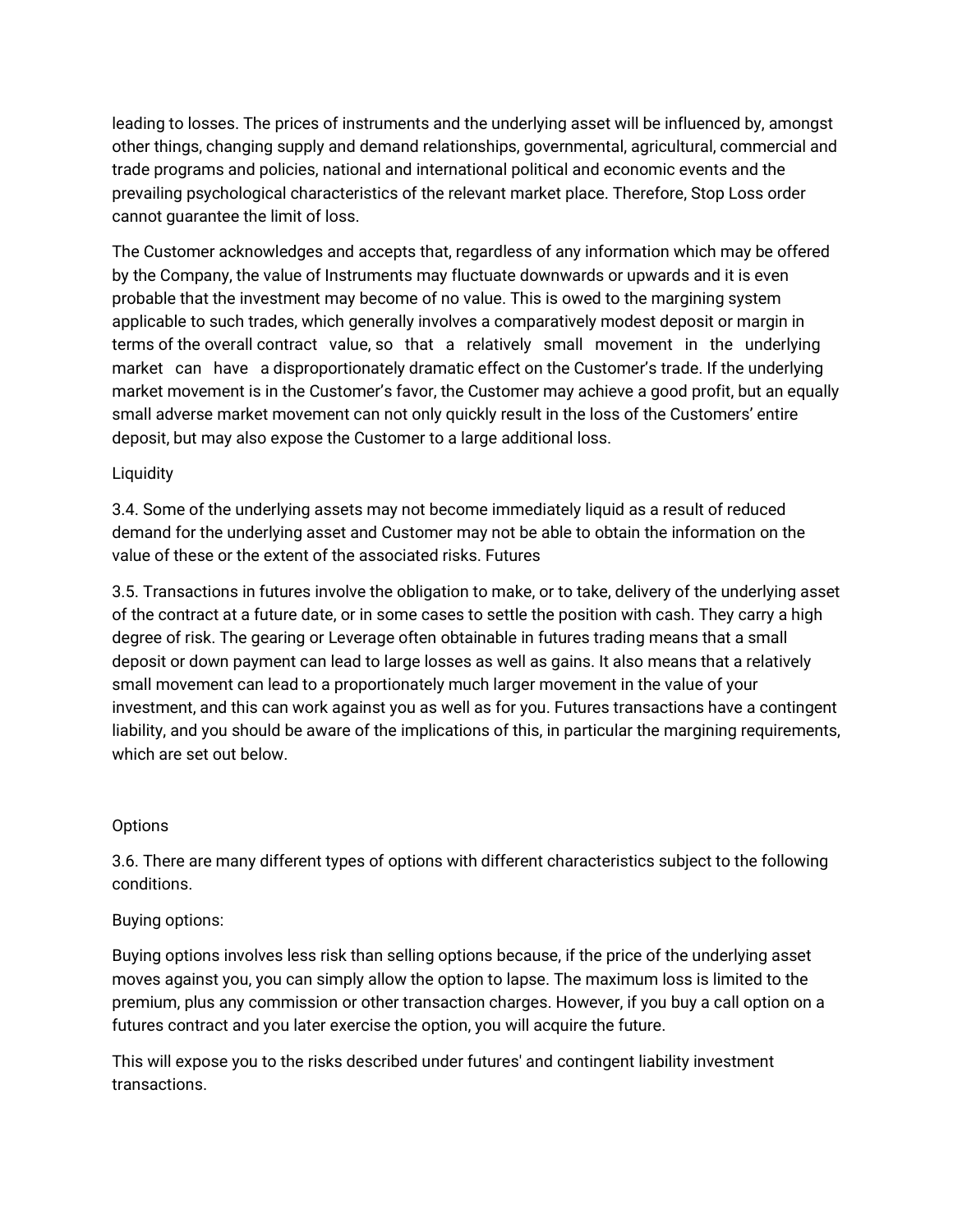# Writing options:

If you write an option, the risk involved is considerably greater than buying options. You may be liable for margin to maintain your position and a loss may be sustained well in excess of the premium received. By writing an option, you accept a legal obligation to purchase or sell the underlying asset if the option is exercised against you, however far the market price has moved away from the exercise price. If you already own the underlying asset which you have contracted to sell (when the options will be known as covered call options) the risk is reduced. If you do not own the underlying asset (uncovered call options) the risk can be unlimited. Only experienced persons should contemplate writing uncovered options, and then only after securing full details of the applicable conditions and potential risk exposure.

# Contracts for Differences

3.7. The CFDs available for trading with the Company are non-deliverable spot transactions giving an opportunity to make profit on changes in currency rates, commodity, stock market indices or share prices called the underlying instrument. If the underlying instrument movement is in the Customer's favor, the Customer may achieve a good profit, but an equally small adverse market movement can not only quickly result in the loss of the Customers' entire deposit but also any additional commissions and other expenses incurred. So, the Customer must not enter into CFDs unless he is willing to undertake the risks of losing entirely all the money which he has invested and also any additional commissions and other expenses incurred.

Investing in a Contract for Differences carries the same risks as investing in a future or an option and you should be aware of these as set out above. Transactions in Contracts for Differences may also have a contingent liability and you should be aware of the implications of this as set out below.

## Off-exchange transactions in derivatives

3.8. CFDs, Forex and Precious Metals are off-exchange transactions. While some off-exchange markets are highly liquid, transactions in off-exchange or nontransferable derivatives may involve greater risk than investing in on-exchange derivatives because there is no exchange market on which to close out an Open Position. It may be impossible to liquidate an existing position, to assess the value of the position arising from an off-exchange transaction or to assess the exposure to risk. Bid prices and Ask prices need not be quoted, and, even where they are, they will be established by dealers in these instruments and consequently it may be difficult to establish what is a fair price.

In regards to transactions in CFD's, Forex and Precious Metals with the Company, the Company is using a Trading Platform for transactions in CFD's which does not fall into the definition of a recognized exchange as this is not a Multilateral Trading Facility and so do not have the same protection.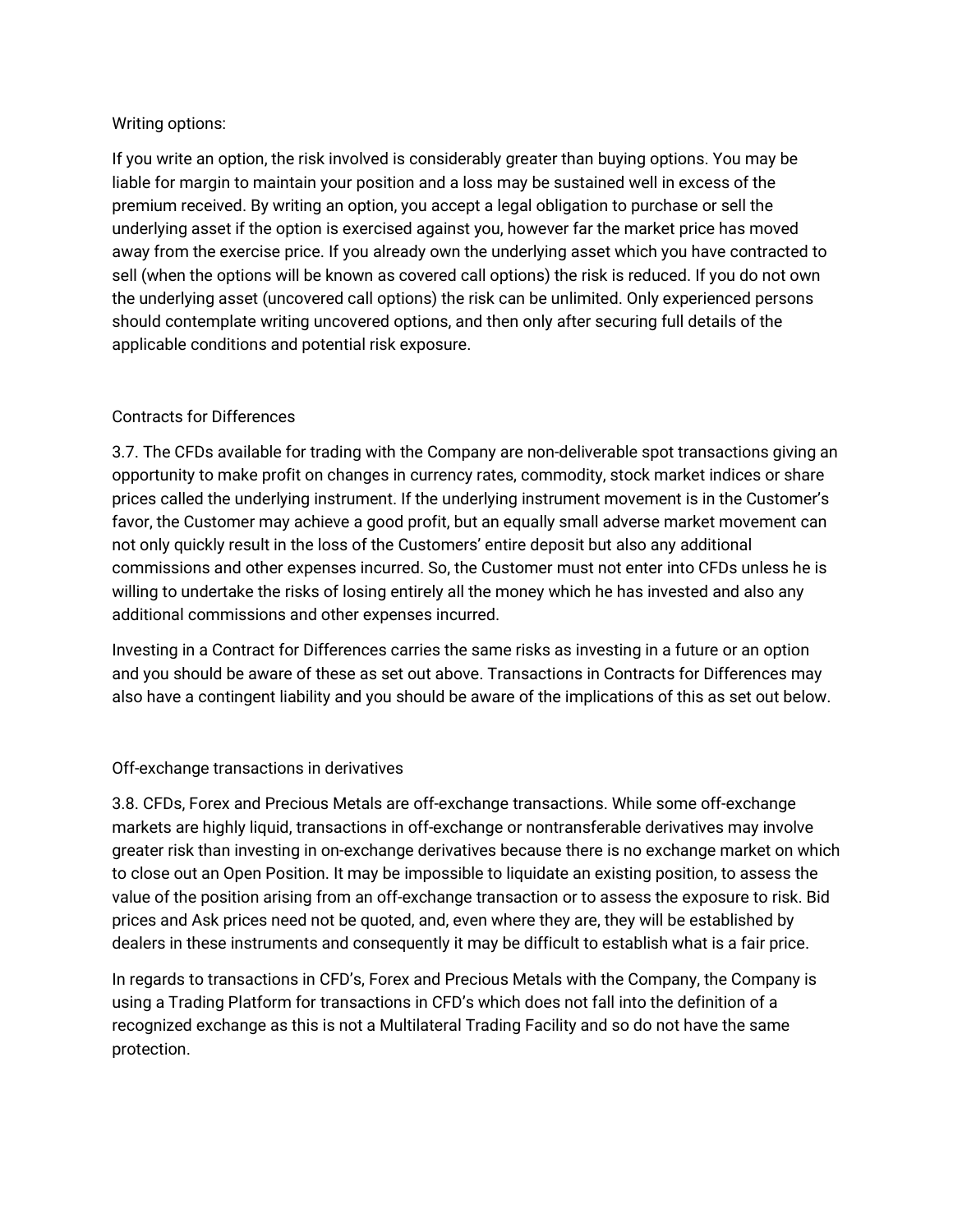## Foreign markets

3.9. Foreign markets will involve different risks from the Cyprus markets. In some cases, the risks will be greater. On request, the Company must provide an explanation of the relevant risks and protections (if any) which will operate in any foreign markets, including the extent to which it will accept liability for any default of a foreign firm through whom it deals. The potential for profit or loss from transactions on foreign markets or in foreign denominated contracts will be affected by fluctuations in foreign exchange rates.

# Contingent liability investment transactions

3.10. Contingent liability investment transactions, which are margined, require you to make a series of payments against the purchase price, instead of paying the whole purchase price immediately. The Margin requirement will depend on the underlying asset of the instrument. Margin requirements can be fixed or calculated from current price of the underlying instrument, it can be found on the website of the Company. If you trade in futures, Contracts for Differences or sell options, you may sustain a total loss of the funds you have deposited to open and maintain a position. If the market moves against you, you may be called upon to pay substantial additional funds at short notice to maintain the position. If you fail to do so within the time required, your position may be liquidated at a loss and you will be responsible for the resulting deficit. It is noted that the Company will not have a duty to notify the Customer for any Margin Call to sustain a lossmaking position.

Even if a transaction is not margined, it may still carry an obligation to make further payments in certain circumstances over and above any amount paid when you entered the contract.

Contingent liability investment transactions which are not traded on or under the rules of a recognized or designated investment exchange may expose you to substantially greater risks.

## Collateral

3.11. If you deposit collateral as security with the Company, the way in which it will be treated will vary according to the type of transaction and where it is traded. There could be significant differences in the treatment of your collateral depending on whether you are trading on a recognized or designated investment exchange, with the rules of that exchange (and the associated clearing house) applying, or trading offexchange. Deposited collateral may lose its identity as your property once dealings on your behalf are undertaken. Even if your dealings should ultimately prove profitable, you may not get back the same assets which you deposited, and may have to accept payment in cash. You should ascertain from your firm how your collateral will be dealt with.

## Commissions and Taxes

3.12. Before you begin to trade, you should make yourself aware of all commissions and other charges for which you will be liable. If any charges are not expressed in monetary terms (but, for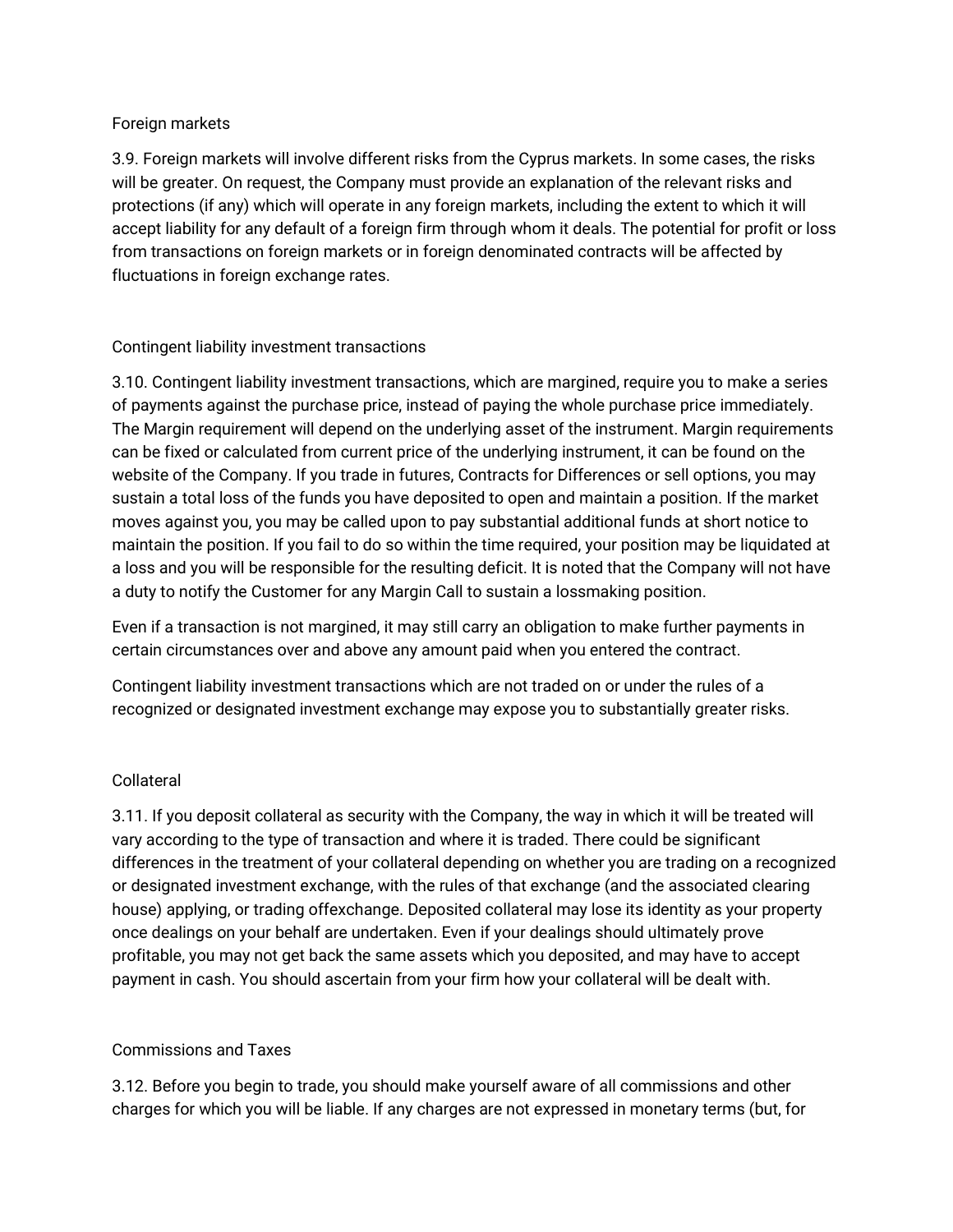example, as a percentage of contract value), you should ensure that you understand what such charges are likely to amount to.

3.13. There is a risk that the Customer's trades in any Financial Instruments including derivative instruments may be or become subject to tax and/or any other duty for example because of changes in legislation or his personal circumstances. The Company does not warrant that no tax and/or any other stamp duty will be payable. The Customer is responsible for any taxes and/or any other duty which may accrue in respect of his trades.

# Suspensions of trading

3.14. Under certain trading conditions it may be difficult or impossible to liquidate a position. This may occur, for example, at times of rapid price movement if the price rises or falls in one trading session to such an extent that under the rules of the relevant exchange trading is suspended or restricted. Placing a Stop Loss will not necessarily limit your losses to the intended amounts, because market conditions may make it impossible to execute such an Order at the stipulated price. In addition, under certain market conditions the execution of a Stop Loss Order may be worse than its stipulated price and the realized losses can be larger than expected.

# Clearing house protections

3.15. On many exchanges, the performance of a transaction by your firm (or third party with whom it is dealing on your behalf) is guaranteed by the exchange or clearing house. However, this guarantee is unlikely in most circumstances to cover you, the Customer, and may not protect you if your firm or another party defaults on its obligations to you. On request, the Company must explain any protection provided to you under the clearing guarantee applicable to any on-exchange derivatives in which you are dealing. There is no clearing house for traditional options, nor normally for offexchange instruments which are not traded under the rules of a recognized or designated investment exchange.

## Insolvency

3.16. The Company's insolvency or default, may lead to positions being liquidated or closed out without your consent. In certain circumstances, you may not get back the actual assets which you lodged as collateral and you may have to accept any available payments in cash.

3.17. Segregated Funds will be subject to the protections conferred by Applicable Regulations.

3.18. Non-segregated Funds will not be subject to the protections conferred by Applicable Regulations. No segregated Funds will not be segregated from the Company's money and will be used in the course of the Company's business, and in the event of the Company's insolvency you will rank as a general creditor.